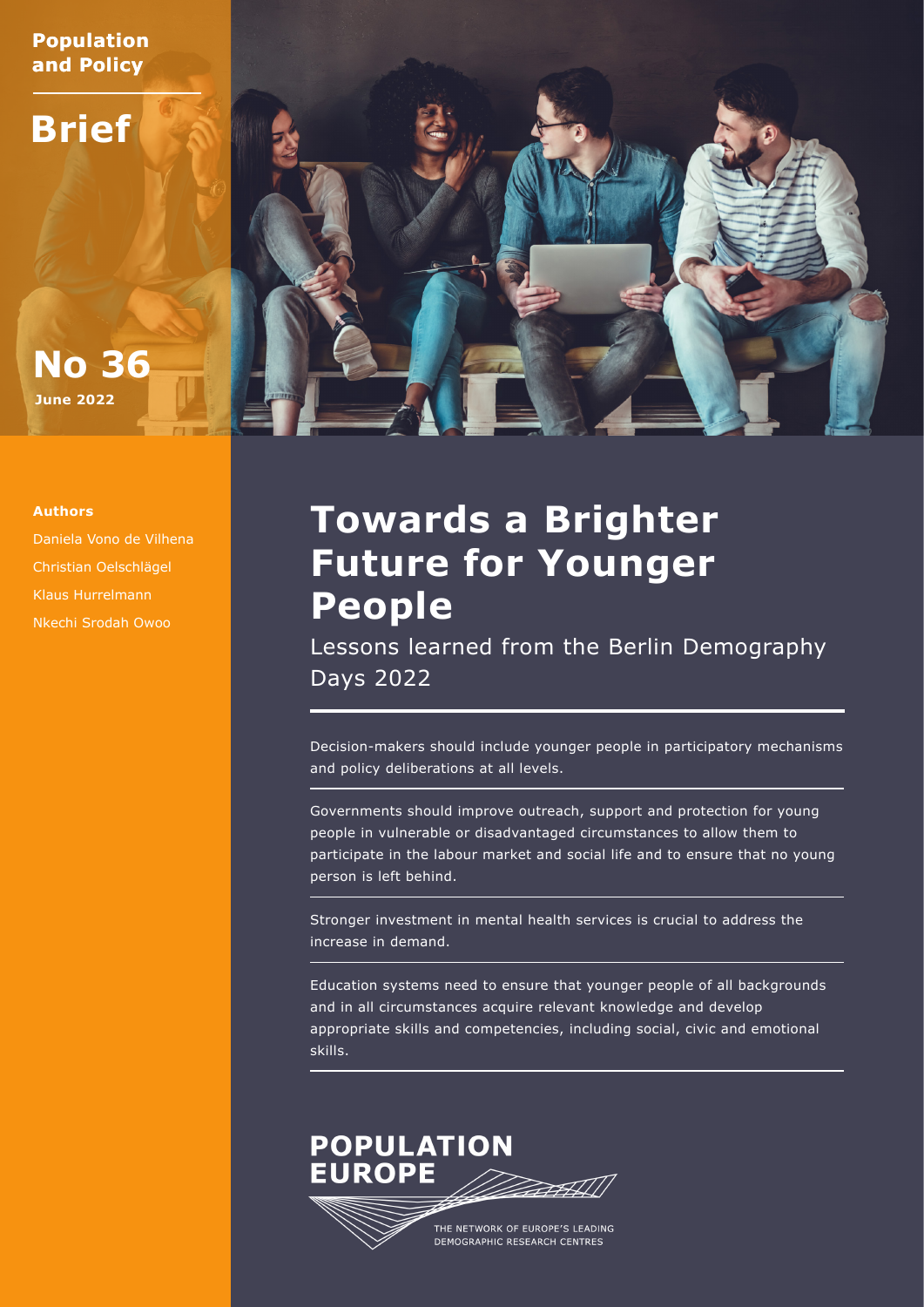## **Introduction**

From 16 to 18 May 2022, more than 50 international experts from politics, science and society discussed the perspectives of younger people in Germany, Europe and around the globe at this year's Berlin Demography Days (BDD). The three-day event was organised by Population Europe and Diakonie Deutschland, funded by the German Federal Ministry for Family Affairs, Senior Citizens, Women and Youth in cooperation with the German Federal Ministry of Health and the German Federal Ministry of the Interior and Community. Partners included the German Youth Institute (DJI), the European Association for Population Studies (EAPS), the International Union for the Scientific Study of Population (IUSSP), the United Nations Population Fund (UNFPA) and the Organisation for Economic Co-operation and Development (OECD). Below, we present the main discussions, conclusions and policy recommendations that emerged during the event.

## **Younger People's Voice in Politics**

The participation of younger people in public life – regardless of their background – goes beyond voting in public elections and should be further promoted. This has been one of the most often repeated statements throughout BDD. Fostering younger people's participation is seen as a necessity for stakeholders from all over the world, not only as an individual concern but also as an investment towards engendering inclusive, green, resilient and sustainable development and equitable growth. It should be continuously strengthened by systematically including younger people in participatory mechanisms and policy deliberations at all levels.

Discussions on this topic often raise the question of the role played by older generations, an issue that is not a key concern in current policy agendas according to our participants. Here, the focus suggested by our speakers tended to be improving younger people's participation in public life, as their involvement is pivotal in creating innovate instruments that allow for stronger relationships between generations. This implies that older people should share power and influence with the younger generations, opening space for trust, participation and dialogue.

Youth organisations were mentioned as key actors to unlock younger people's participation, but very often these organisations face a lack a solid foundation and resources. There is a need for structural funding and for a permanent and transparent collaboration with public institutions to create policy agendas based on co-decision mechanisms between younger and older generations.

#### **Consensus around voting at 16**

Participating in elections is not only a wish of younger people, but it is also an important step to strengthen democracies around the globe by including them in public elections. Even if in Europe, statistically, the share of individuals between 16 and 18 years of age represents a small number of voters and will probably have a minor impact on election results, the main argument towards allowing 16 years-old citizens to vote is related to creating politically active citizens that would remain interested and active in this area over their life course. The discussion about lowering the voting age is also motivated by the strong engagement of younger people in political activities, particularly on topics of generational fairness and climate change. They are interested and personally motivated to get involved in politics and related decision-making. Accordingly, there is a need to create paths where this energy can translate into change.

### **Attitudes, Aspirations and Crisis Resilience**

The pandemic has often amplified pre-existing inequalities and development risks, where we can see an increasing gap between potential and actual labour market opportunities for younger people in most countries. Experts have already documented that younger people have been hit particularly hard by the pandemic in different spheres such as mental health, educational opportunities and early-career entry. Although the majority of younger people will be able to overcome the stresses and deficits caused by the pandemic, those in vulnerable or disadvantaged situations will continue to be affected in the short-, medium- and probably also long-term by stresses and deficits suffered during the crisis.

The concept of resilience is regularly brought into this context with a call to younger people to be more resilient. However, as experts demonstrated, what this resilience actually entails is often up for debate. Some researchers investigate their labour market participation and long-term consequences on economic resilience, even up to, and beyond,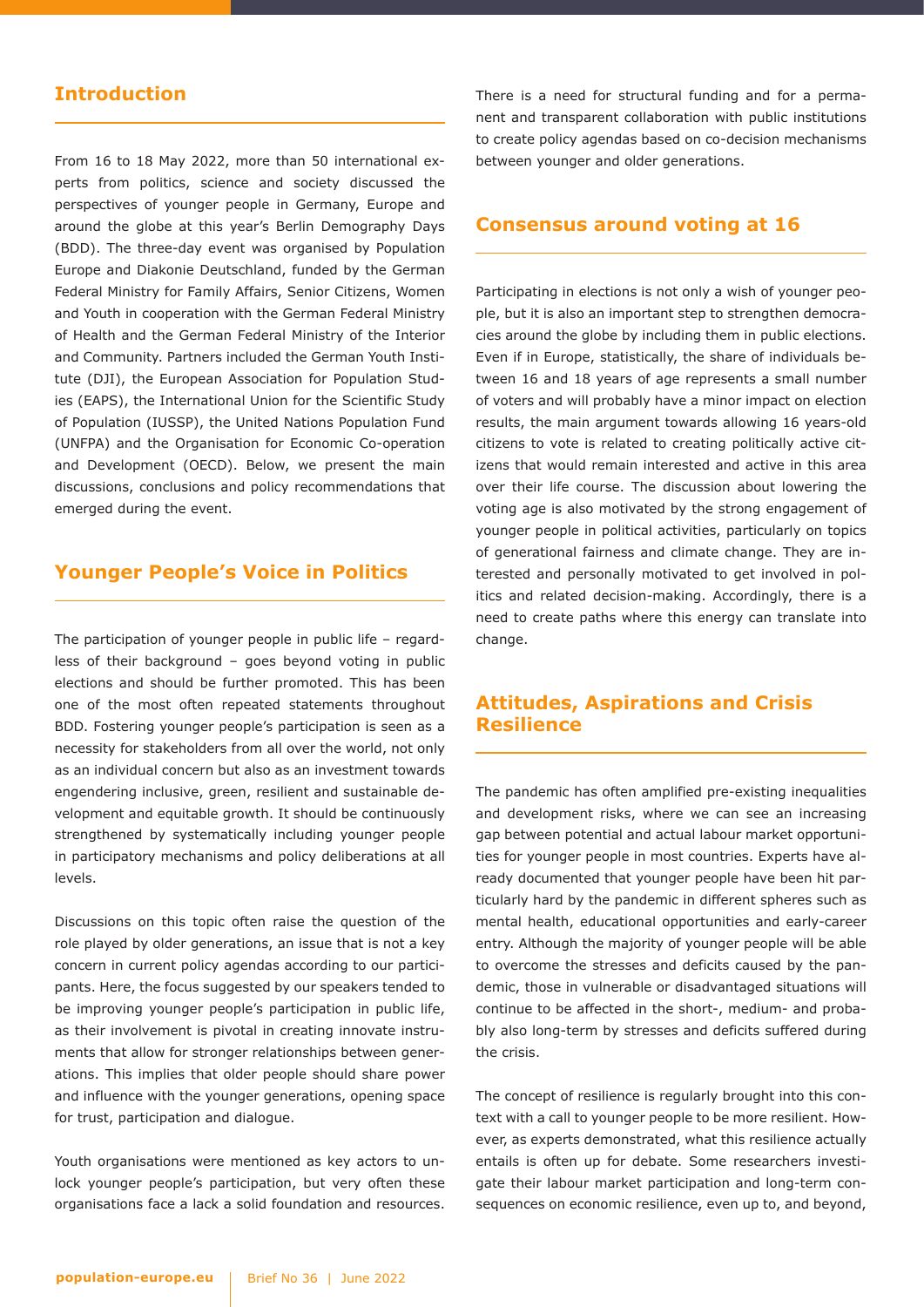the time of their retirement. In contrast, other researchers look at the mental health and emotional intelligence of these generations. Regardless, in view of the COVID-19 pandemic and the future crises that younger people will likely face, it is a central social and political task to create education and support structures in such a way that they compensate for the deficits caused by the pandemic as well as to address the inequalities in the educational and developmental opportunities that have already been existing before the pandemic. Policymakers must ask how they can support younger people to recover from crises and how they can create a more effective future – politically, socially and economically – that younger people can thrive in.

Active engagement of younger people as co-creators of new knowledge to find appropriate solutions have been often highlighted at BDD as being of key importance. There was a general consensus on the need to not only create and offer more guidance like one-on-one mentoring opportunities and career services before younger people finish secondary education but also activities to improve mental health, particularly in terms of emotional skills and emotional regulation. At the end of the day, younger people often know what support they need, and it is the role of decision-makers to listen. Understanding the complexity and diversity among younger people leads to a demand for more policy flexibility as a key element for future policies is to ensure proper inclusion in the labour market and within society, leaving no one behind.

#### **Younger People and the Life Course**

Experiences, challenges and vulnerabilities during childhood and adolescence shape – to a large extent – the way individuals cope with the rest of their lives. For this reason, policy strategies aimed at supporting younger people are critical to overall improvement in the future of our societies. Additionally, both quantitative analyses based on longitudinal data and qualitative research are critical to the life course approach to understand the complexities that influence young people's experiences, especially in the context of developing countries.

Related to the life course, experts highlighted the impact of the pandemic on different areas of younger people's lives and the need to overcome potential long-term welfare consequences. For example, in many countries, the deaths of grandparents or parents from COVID-19 left younger people as the reference person for their siblings and younger relatives. Additionally, access to remote learning during

lockdowns has been very unequal depending on the place of residence and social class. Even within countries with readily available internet, urban-rural discrepancies prevented true access for those living further from the main cities. Fighting against younger people dropping out the education system is still an important challenge for many countries and should be prioritised by policymakers. This requires intersectional policies that consider the family and community environments in which younger people live.

The increase of telework during and after the pandemic and its consequences for younger people were also discussed at BDD. Experts indicated that telework brought more flexibility for individuals to manage different areas of their lives and that younger people embraced the use of new technologies and adapted faster to telework than older cohorts. However, due to the more isolated nature of teleworking, it is important to consider mental health and support workers to prevent stress, isolation and anxiety.

In demographic studies, the realisation of fertility intentions – meaning that individuals were able to have the number of kids they wished to have – is often used as an indicator of well-being or life satisfaction. Nowadays, this indicator is far from being achieved regardless of the economic strength of one's country. At BDD, experts discussed the main causes of this trend. On the one hand, uncertainty about climate change, the economy and future prospects, in general, seem to be playing a key role among younger people's waning desires to have kids in European countries, while in other parts of the globe, reasons are more related to concrete constraints such as access to the labour market and housing. When looking at the future of teleworking as well as fertility intentions, an opportunity might arise for younger people, where the decision to have children could be made more easily through the knowledge of flexible working environments.

#### **Policies Supporting Younger People**

The fourth topic discussed during BDD refers to policies supporting younger people. We knew from the global financial crisis that these times of upheaval can have longterm consequences on younger people's labour market access and broader socio-economic outcomes, much more so than for other generations. Many governments, therefore, included a range of youth-specific measures in their COVID-19 support packages. However, while labour market measures to support younger people in finding and keeping jobs and work-based learning opportunities have been fre